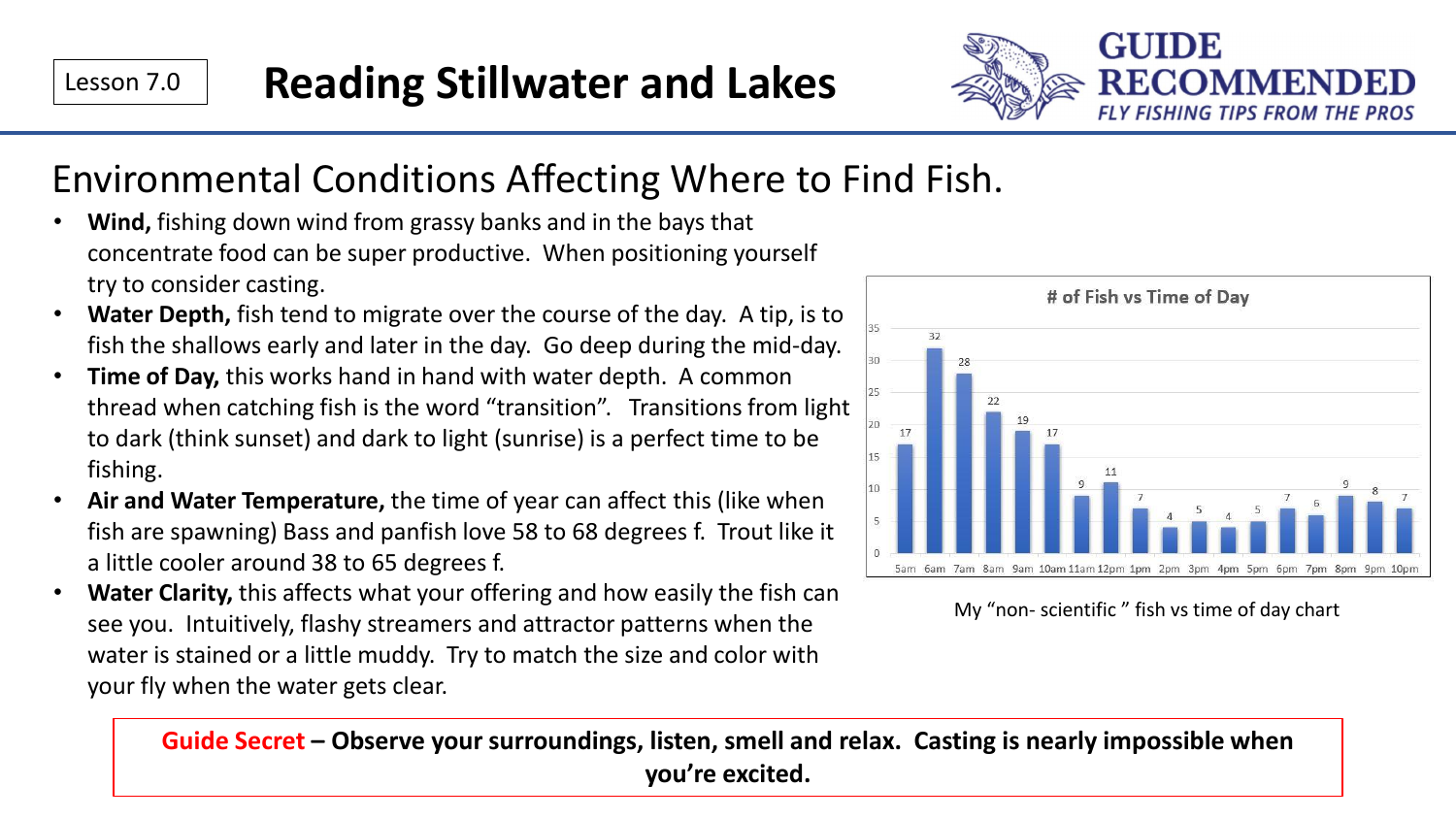

**Guide Secret – Combining multiple structure and environmental characteristics improves your odds.** 

Flow